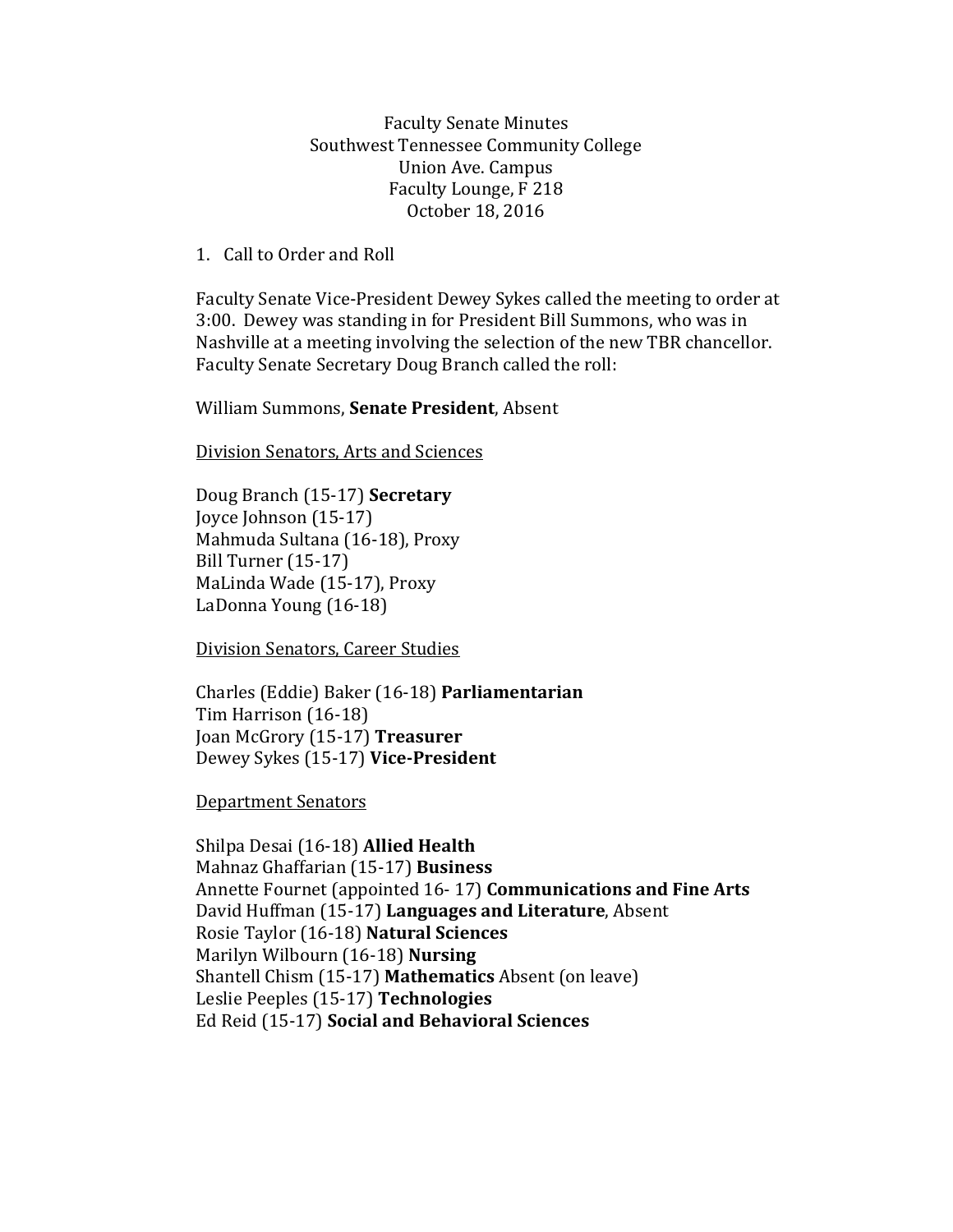- 2. Approval of Minutes
- A. The body approved the minutes from the September, 2016 Faculty Senate meeting. Secretary Doug Branch will ask that those minutes be posted to the Faculty Senate website.
- B. Doug announced that Annette Fournet would be finishing Michael Scott's term as senator from Communications and Fine Arts.
- 3. Invited Guests
- A. Monika Johnson, executive director of Equity and Compliance, spoke about the responsibilities of her office. A principal function of her office's function is to ensure that the college complies with laws such as Title VI, which prohibits hiring discrimination on the basis of protected class, Title IX, which prohibits sexual discrimination and harassment, and Title VII, which prohibits the institution from discriminating against employees. The senate asked Monika to outline the procedures her office undertakes when complaints are made, and she described the investigations and interviews the office conducts. Monika next fielded several questions from senators, mostly about harassment claims.
- B. Steven Massie, executive director of Human Resources, introduced the department's new associate director, Terrie Starling. Steven discussed the planned phases involving faculty pay raises. Phase I would happen as of October 31 2016. This would bring all faculty to a minimum salary level. Also, there would be one time \$1000 raises across the board. Phase II, expected to happen around March, will provide raises for adjunct faculty as well and will involve across the board raises as determined by the most recent compensation study. Phase III, to take place in a few years, will be performance based.
- 4. Reports from Senate officers and Senate committees
- A. Eddie Baker, parliamentarian, reported on an email he had recently received from Bill Summons, president, noting that the governor of the state opposes the TBR universities' expanding to include extensive offerings of associate degrees.
- B. Dewey Sykes and Joan McGrory, faculty senate treasurer, announced that they would be conducting SharePoint training for a faculty senate SharePoint site.